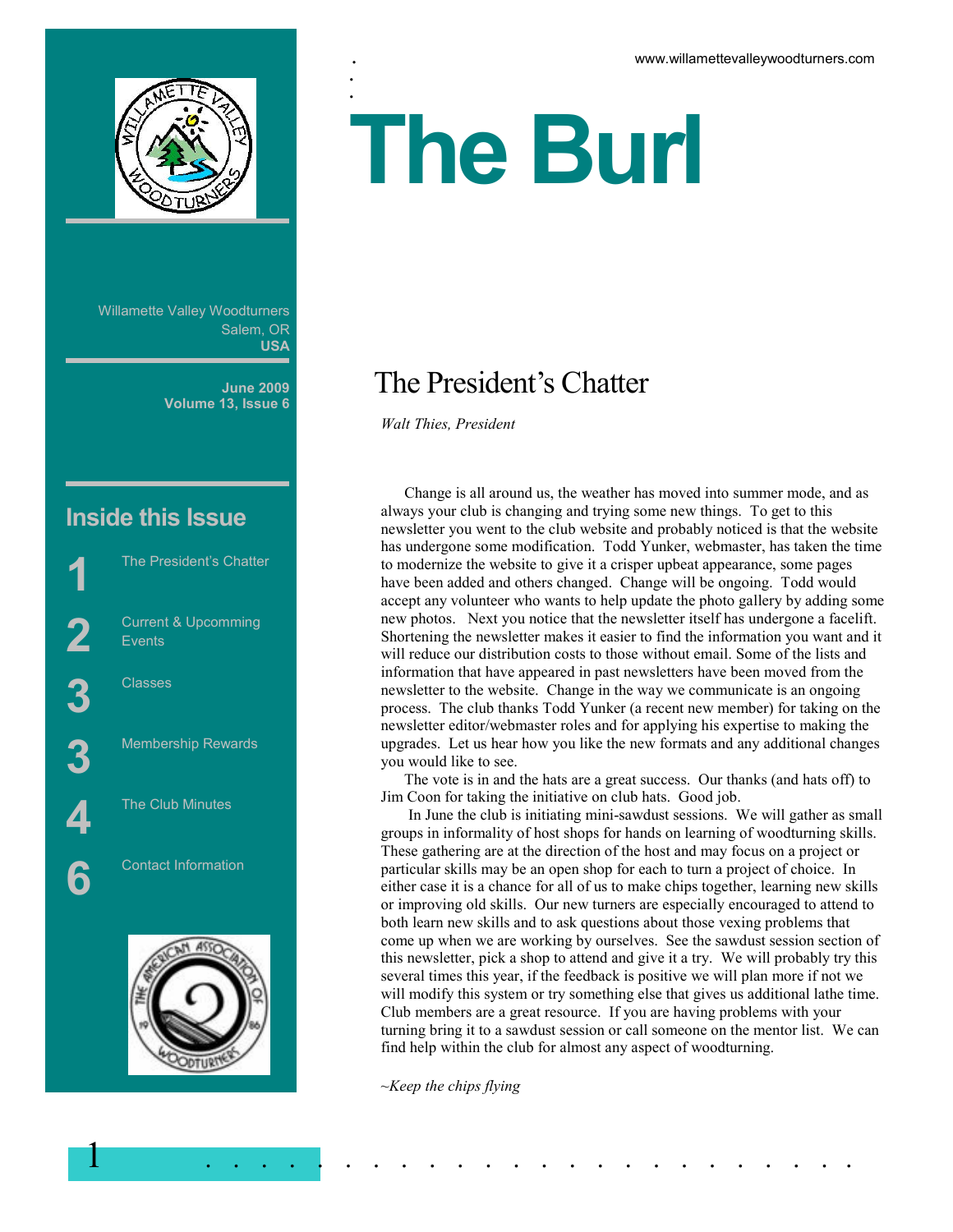#### **Tuesday, June 2nd, 2009 Opens 6:00 p.m. Center 50+ 2615 Portland Rd., NE. Salem, OR 97303 (503) 588-6303.**  *June Club meeting*

Allan and Stuart Batty Demonstration.

#### **New Members**

We extend a hearty welcome to all our new members. We are glad to have you.



# Current & Upcoming Events

## **June 2nd Meeting: Allan and Stuart Batty**

Don't forget the meetings scheduled early this month so we can have Allan and Stuart demonstrate for us. Both of them have demonstrated all over the world. This is the oppertunity of a lifetime to see the two of them together under one roof. Both highly skilled turners, teachers and demonstrators second and third generation tuners.

They worked together doing production spindle turning in Allan's shop for many years. Then Stuart spread his wings and taught at Craft Supplies U.K. and eventually set up sawmills in Africa to export wood. Allan continued production turning, teaching and demonstrating and set aside some time to develop his own signature pieces. He has a secret ball box, a nut and bolt box and taught many turners the skill of chasing threads by hand. Stuart developed the square bowl when given the job of turning bowls from many species of wood, only to have his band saw blade break and didn't have a replacement! He's also famous for his long stemmed goblets and has one in the White House Permanent Collection. His long deep hollowed bowls, another signature piece, are 1/8" thick; that's right , one eighth of an inch.

Don't miss them, stop in and shake their hands. Nick Stagg

#### **July 9 meeting:**

Scott Leavengood --- Wood properties **August 13 meeting:**  JJ Jones --- Hollowing **Sep 10 meeting:**  Bob Beck --- pyrography

#### **Summer Demonstrations~**

 The club has accepted invitations to staff a demonstration booth at two events this year: the Steam-up at the Powerland museum at Brooks, OR and the State Fair. We are invited to demonstrate at the Steam-up both weekends of the event: July 25-26 and August 1-2, from 8:00 to 4:00 each day. Last year was the first year they included a "heritage craft" section, they liked the interaction of the visitors with the woodturners and asked us to demonstrate both weekends of the event.

 The State Fair organization has asked us to demonstrate six days, September 2- 7, from 10 AM through 8 PM. The club will conduct itself about the same at both events: 1, Bring mini lathes, tools and materials. 2. Each member can decide what they want to turn and bring the appropriate materials and tools. Past experience has shown that turning many small objects gathers the attention of more visitors than one or two large objects. Visitors will often stand long enough to see a small object turned to completion. However, if there are a variety of things being worked on having a long term project or two is not bad. 3. We plan to shift off with some talking with visitors while others turn. 4. Those who participate will get free passes to the events for that day. 5. No-one need stay at the demonstration booth all day. 6. Any member who wishes to demonstrate will be welcome to do so and should plan to wear their club nametag and blue t-shirt (which will be provided by the club).

 Additional information will be provided as we get closer to the events. What we need for organizing purposes is a list of those who have an interest in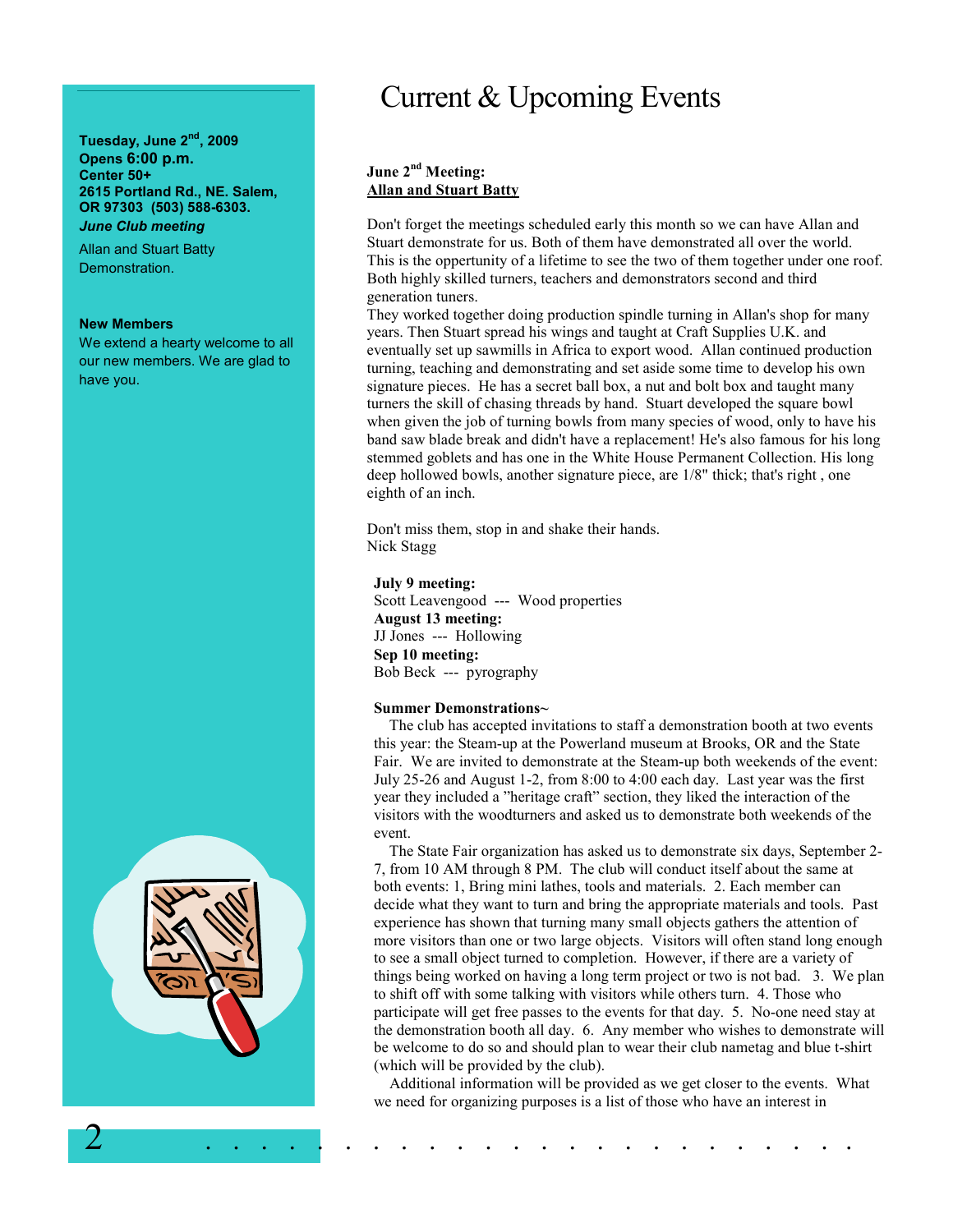#### *Continued from Page 2*

participating, a list of those who can bring a mini lathe, and t-shirt sizes so the shirts can be ordered. Sign-up sheets will be at the front tables at the next two meetings. These events will be coordinated by Rick Harris (503-910-4059). If you can't make it to a meeting to sign-up please call or email Rick. Sign-up even if you can only make it for a half day, Rick will need all the help he can get. Last year we had a great turn-out for both demonstrations. We can easily accommodate 10 people in the booths at one time.

### **Exploring Art and Woodturning**

A retreat "Exploring Art and Woodturning" sponsored by Pacific NW Woodturning Guild will be held in Gresham on August 7, 8, and 9. Participation will be limited to 20 people. The fee is \$190 for the three days and it includes meals. Reservations must be in by June 18 with a deposit of \$35. If interested contact David Williams, President of PNWG, email dwilliams97007@yahoo.com

# Classes

# *Coming in June*

# *Tool Sharpening*

Sharpening classes began in February. The classes will be developed and taught by Nick Stagg. Due to the nature of the subject each class will be attended by 4 members but we anticipate many classes. It will take many days to conduct enough classes but the intent is to make them available to any member who wishes to attend. Members will be expected to bring their own tools to the classes. A sign-up sheet will be available at the meetings to indicate your interest in attending a class. We are planning classes on making hollow forms. If you have an interest either send a note to Walt or indicate your interest by signing-up on the "interest" sheets on the table at the entrance to the next meeting.

# Membership Rewards

# *Wood Gathering*

Sign-up sheets will be available to indicate your availability to help with wood gathering. A limited number of members experienced in the use of a chainsaw will be needed. In addition we will be seeking those who have a pick-up or trailer suitable



for transporting wood and those who are willing to help with the loading. If logs are obtained a work party will be planned to slab the logs and process the wood to turning blanks. Anyone who learns of a tree or log that is available to the club should notify Roger Molsom (503-304-9418). Anyone looking for wood to use for turning should contact Roger for wood availability. Be patient this activity will need some time to get properly organized and to balance needs for turning wood with available supplies.

# *Supplies*

3 . . . . . . . . . . . . . . . . . . . . . . . .

The club purchases a few supplies in bulk and sells it to members at club cost. We routinely have superglue (\$5), black or brown superglue (\$10) accelerator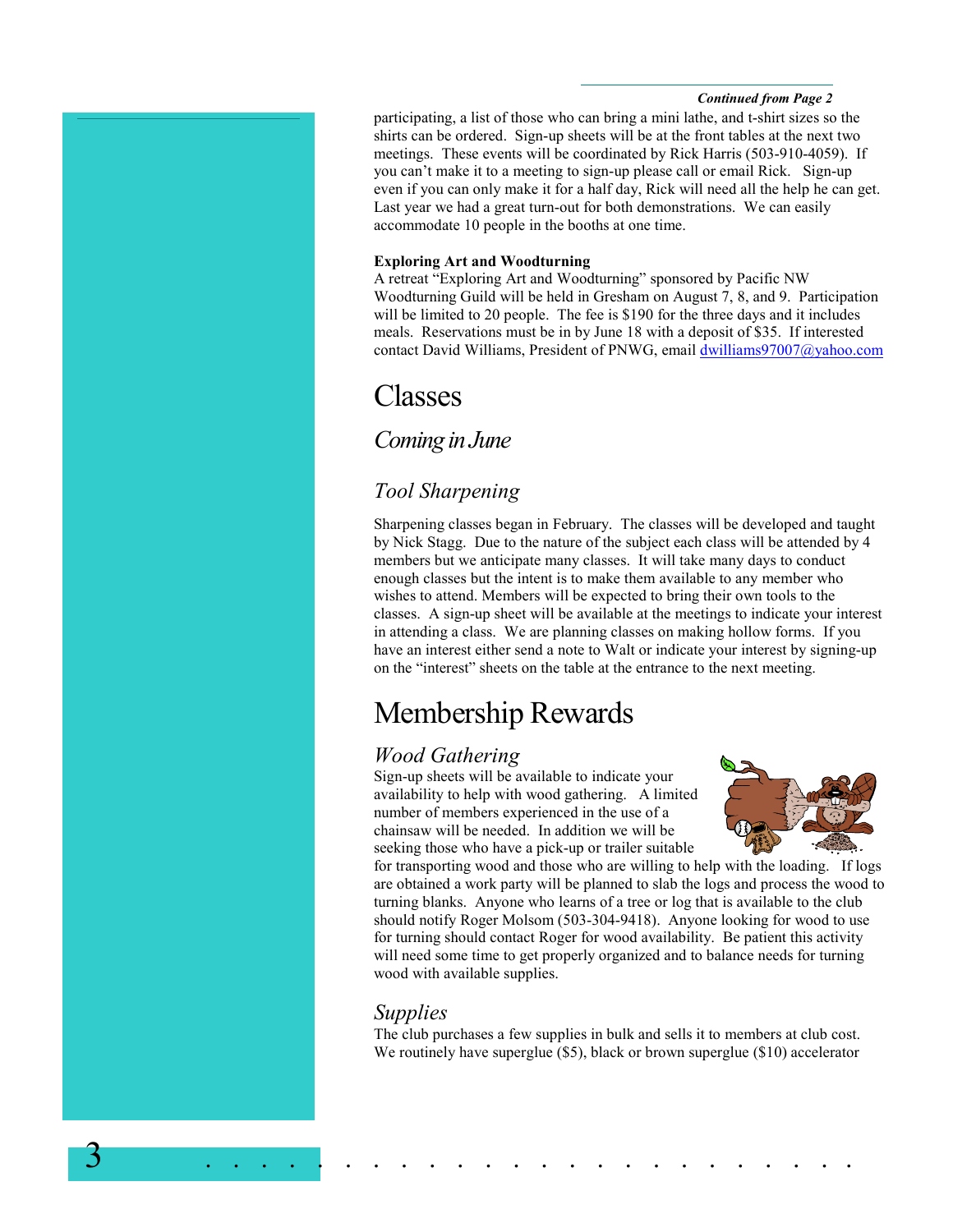(\$6) and Anchor Seal (\$13/gal). Recently the club purchased a small supply of half round protractors (\$6) used to measure the angle ground on a tool and HSS rods (\$3)  $\frac{1}{4}$ " x 8" used to make the round skews demonstrated by Bill McCoy at the October meeting. Bob Quadros will have the resale items still available at the meeting. It will expedite sales if you bring the correct change for the items you want.

# *Club Member Discounts*

We have given some basic cuts classes and have just started giving classes in sharpening. Many of our newer members do not yet have a basic set of tools and may not have decided which tools they really need for the turning they are interested in doing. By having four sets of tools we can give any member experience in sharpening and using all of the basic tools. The club received an outright gift of two sets of six tools and an option to buy additional sets at a very favorable discount.

## *Group tool order*



The club has an opportunity to submit another tool order at a reasonable discount to Craft Supplies USA. To participate in this program the club must submit an order for more than \$1,000, paid for by one source, and delivered to one address. We will get a discount of 13% off of any current price plus shipping is free. For example if we order more than two tools we get a 10% on those tools with an additional 13% taken off and free shipping. Machinery and fluids that require special shipping are not included. If you wish to participate in this program send your list to include catalog number, item name, and price (use the 2008/2009 catalog, or the sale page on their website) and send your list to Walt. We will need to wait with submitting the order until the total is more than \$1,000 so it may be ordered quickly or it may take several months. Contact Walt if you want an estimate of when the next order will be submitted.

Club members are registered with Klingspor's Woodworking Shop at www.woodworkingshop.com or 800-228-0000, they have your name and will give you a 10% discount.

Hartville Tool will give club members a 20% discount for the next year and a 15% discount after that: www.hartvilletool.com or 800-345-2396

If you show your club card at checkout time to the cashier at Woodcraft in Tigard they will give you a 10% discount (may not apply to some machinery).

Show your club card at Rose City Lumber (Westside of Beaverton) and they will give you 10% off of exotic woods and up to 50% off on local hardwoods: rosecitylumber@live.com 503-875-2602.

# The Club Meeting

# *The Secretary's Minutes*

*By Neva Hutchinson Club Meeting Minutes for May14, 2009* 

There were 68 people present…including 2 visitors, and 1 new member

Meeting called to order at 6:30 pm

Pledge of allegiance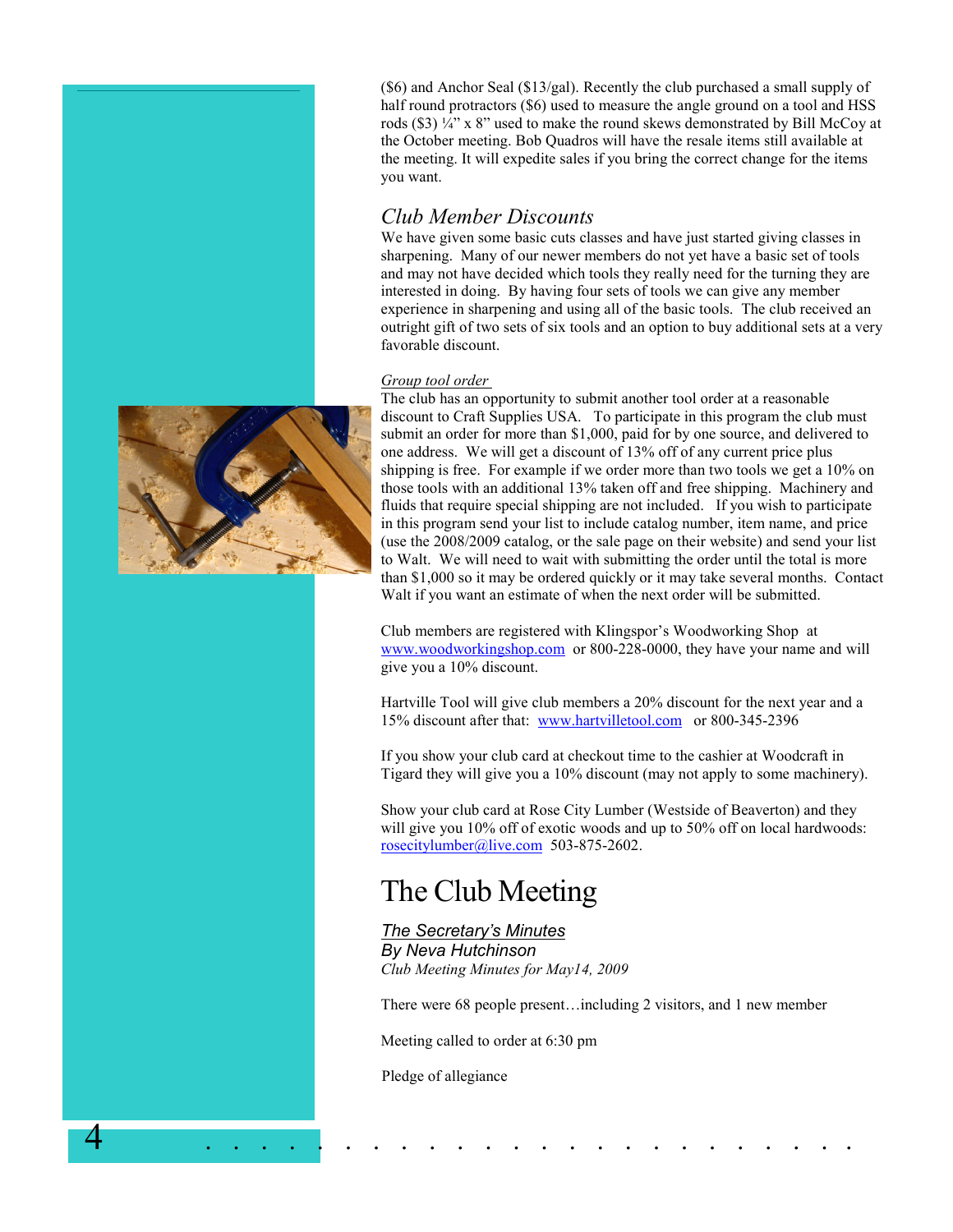#### *Continued from Page 4*

The program for tonight was gadgets and gizmos. Members brought items that they utilize in their turning so that they could share their ideas with the club.

Dick Powell: Items to assist in measuring the inside of a hollow vessel or bowl Saran Wrap over your face shield to protect the shield Rex Brown: A tool for draining his air tank Joanne Storch: A device to measure spindles so that she doesn't have to use calipers to measure the spindles to guarantee consistency. A device to help measure the center on the head and tail stock A wooden construction to help make the flutes on legs A device to help make knobs for furniture Bruce Stangeby: A steady rest for turning goblets. A cast iron tool rest, milled to hold a piece of steel round stock to improve the rest An adjustable bowl chuck that allows for a variety of bowl sizes. He got the plans on the internet. Google Longworth Chuck Sam Lee Custom made glasses A foot control for working on large pieces when the controls are not easily accessible Doug Smith A device for judging depth A very strong magnet to use with drill bits instead of blue tape Calipers for making boxes that will also act as a depth gage. Tools for making cross hatching A tool for cleaning out the bottom of a hollow vessel

Walt announced that the next meeting is June 2 for the Batties who will be turning at the meeting. This is Keith's last meeting since he and his wife are moving to Florida. Reminders about upcoming sawdust sessions Steam up and State Fair and the need to sign up. Dave Anderson told the group about the Spring fling at North Salem High School on Friday, May 22, 2009 and asked for folks to sign up. Rick Harris is coordinating.

Break at 7:37 Called to Order at 7:50

5 . . . . . . . . . . . . . . . . . . . . . . . .

Dale Larson spoke about AAW and the importance of belonging. He reviewed the resources, the web site and the advantages of belonging. He also told us about the various activities and projects they are involved in.

Walt Thies: Talked about making tools. He recommended the MSC catalog for round stock. He also suggested using black plumber's pipe for handles, and wooden handles that you can make on a table saw. Industrial Planer Blades - Use for scraping, make scraper blades. Many of his tools were made to help him create Christmas ornaments. Drill Rod. – You buy it at most hardware stores and create all kinds of tool